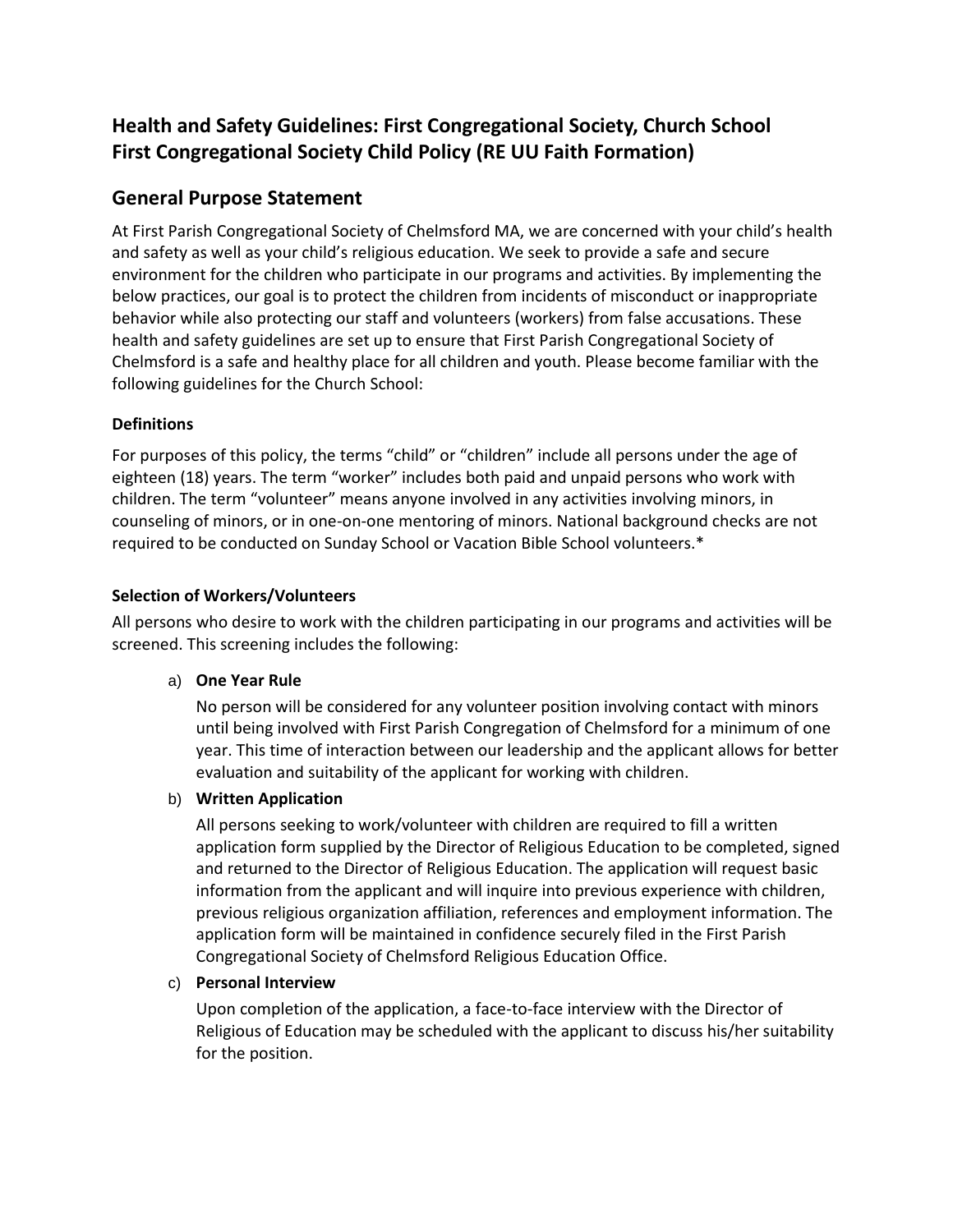#### d) **Reference Checks**

A minimum of two reference checks on all employees and volunteers will be conducted. Reference checks will be institutional in nature (organizations where the applicant worked or volunteered with minors in the past) e.g. other churches, scouts, etc. There reference checks are required for anyone involved in overnight activities involving minors, counseling of minors or one-on-one mentoring of minors. Sunday Morning School volunteer reference checks are applicable as determined by Director of Religious of Education. Documentation of the reference checks will be maintained in confidence securely filed in the First Parish Congregational Society of Chelmsford Religious Education Office.

#### e) **National Criminal Background Check**

A national criminal background check is required for all employees (regardless of position) and all "volunteers" who interact with children in church activities with the exception of Sunday Morning School volunteers. Before a background check is run, prospective workers/volunteers will be asked to sign an authorization form allowing First Parish Congregational Society of Chelmsford as per First Parish Congregational Society of Chelmsford National Background Check and CORI policy to run the check. All volunteers including Sunday Morning School volunteers are required a CORI check. Any individual declining to sign the authorization form will be unable to work with children.

As stated in Parish Congregational Society of Chelmsford National Background Check and CORI policy a disqualifying offense that will keep an individual from working with children will be determined by the Minister, Director of Religious Education and Standing Committee Chair on a case-by-case basis in light of all the surrounding circumstances. Generally, convictions for an offense involving children and/or for offenses involving violence, dishonesty, illegal substances, indecency and any conduct contrary to our mission will preclude someone from being permitted to work with children. Failure to disclose a criminal conviction on the application form will also be a disqualifying event. The background check authorization form and results will be maintained in confidence securely on file in the Minister office.

#### **Medical Alerts**

We ask parents whose children are on specific medications or have a medical condition alert their child's teachers to their special needs and notify Director of Religious Education. Medications are to be listed in Religious Education Registration Form maintained in Religious Education Office. It is the responsibility of parents/guardians to inform RE Staff of updates as needed.

#### **Sick Child Policy**

It is our desire to provide a healthy and safe environment for all of the children at First Parish Congregational Society of Chelmsford. Parents are encouraged to be considerate of other children when deciding whether to place a child under our care. In general, children with the following symptoms should NOT be dropped off: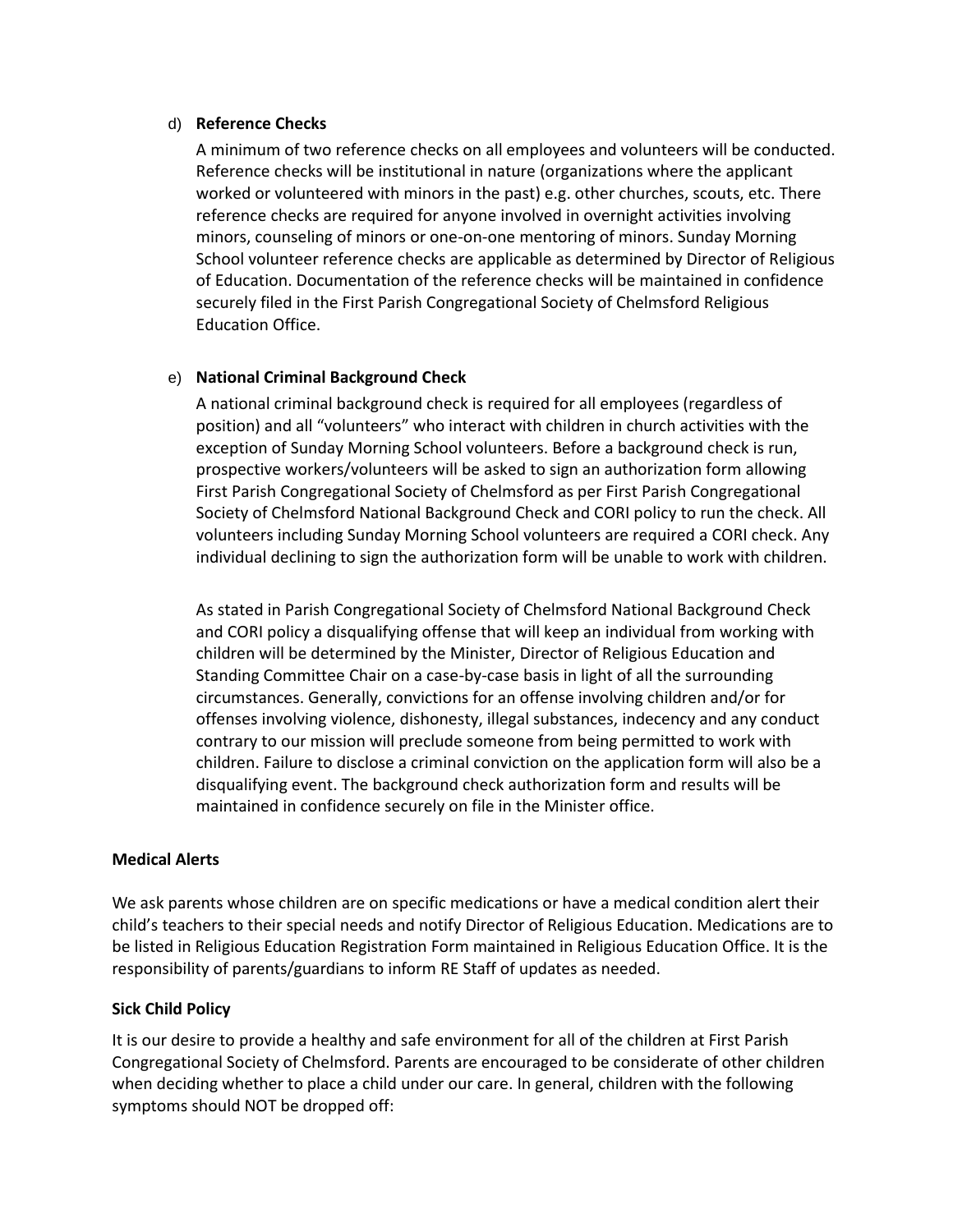- Fever, diarrhea, or vomiting within the last 24 hours;
- Green or yellow runny nose;
- Eye or skin infections; and/or
- Other symptoms of communicable or infectious disease.

Children who are observed by our workers to be ill will be separated from other children and the parent or guardian will be contacted to request that the child be picked up for the day.

#### **Check-in/Check-out Procedure**

**Drop-off for Nursery, Pre K and Kindergarten** will begin 15 minutes prior to the church service or 9:50 am. Parents are to let child's teacher know that their child is ready to attend class and the care and responsibility for the child will be shifted to the teacher.

**Children below third grade** will be signed in by a parent or guardian on attendance sheet. Youth in third grade or older can sign in themselves and teacher/leader will verify they have before end of session.

**Parents are to pick up their children at 11:00.** Only children in the 4<sup>th</sup> grade and above are allowed to leave the classrooms by themselves after church school. Children not picked up by 11:15 p.m. will be escorted to the vestry by the teacher.

#### **Accidental Injuries to Children**

In the event that a child or youth is injured while under our care, the following steps should be followed:

- 1. For minor injuries, scrapes, and bruises, workers will provide First Aid (Band-Aids, etc.) as appropriate and will notify the child's parent or guardian of the injury at the time the child is picked up from our care.
- 2. For injuries requiring medical treatment beyond simple First Aid, the parent and/or guardian will immediately be summoned in addition to the worker's supervisor. If warranted by circumstances, an ambulance will be called.

Once the child has received appropriate medical attention, an incident report will be completed in the case of injuries requiring treatment by a medical professional

### **Snacks/Allergies**

Snacks at church school are not meant to be a meal. Please let the teachers know of any food allergies or special dietary needs your child has. All food allergies or foods not tolerated by your child should be documented and forwarded to the RE office for filing when child are registered in Religious Education program. Allergies will be posted on Attendance Sheets and elsewhere per First Parish Congregational Society of Chelmsford Policy.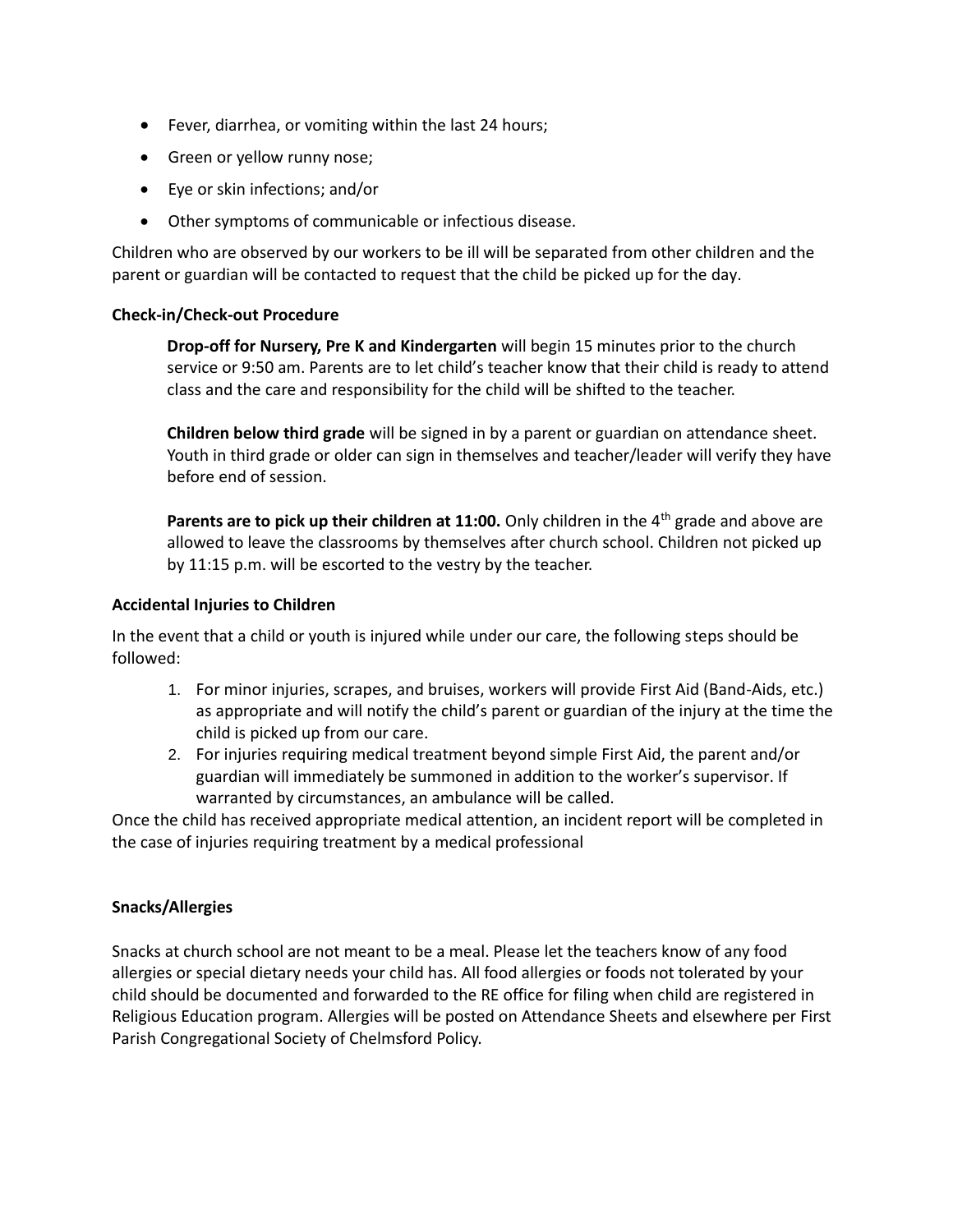### **Building Safety**

**A First Aid kit is available across from the Religious Education office in the Hallway cabinet, chapel and in the kitchen**. An escape plan and location of fire extinguishers is posted near the doorways on each floor of the church school. The church school conducts a yearly fire/emergency drill.

### **Field Trips**

Parents need to sign permission slips when children are leaving the church premises. **The cemetery and common do not require permission slips**. The destination and expected time of return should be on the permission slip. The parents will provide the teachers with a list of emergency contacts, and medical insurance/contact information for each child. There will be a minimum of 2 adults going with the children as outlined in the Safe Child Policy. All drivers must be covered by auto insurance. Children under 8 who require a car seat or booster must be secured prior to leaving the premises. All other occupants must also wear seat belts. All drivers should be over 21 years of age if possible.

### **Difficult Incidents/Behavioral Difficulties**

Child Care Providers will immediately report any accident to the person in charge to the Director of Religious Education or to the person in charge of the event and to the parents/guardian. If any child's behavior creates a dangerous or distracting environment, a Care Provider or the adult on duty will escort child to the parent/guardian or other responsible adult.

### **Child Protection and Safety**

If a teacher or youth group leader suspects or is made aware of child abuse or has a concern about a child's safety and well-being, this information is to be reported immediately to the DRE, minister, choir director or other adult in charge. The minister, DRE and choir directors are Mandatory Reporters and will report the information to the correct authorities. There must be no use of alcohol or illegal drugs at events specifically for the children or youth groups. If drug use or alcohol use is suspected, the illegal items will be confiscated and the incident will be reported to the parents, the person in charge of the event, and a report will be given to the Standing Committee, Minister, DRE, or Minister of Music as appropriate. In event that medical attention is necessary – this must be the first priority of the person in charge of the event.

### **Responding to Allegations of Child Abuse**

For purposes of this policy, "child abuse" is any action (or lack of action) that endangers or harms a child's physical, psychological or emotional health and development. Child abuse occurs in different ways and includes the following:

- **Physical abuse** any physical injury to a child that is not accidental, such as beating, shaking, burns, and biting.
- **Emotional abuse** emotional injury when the child is not nurtured or provided with love and security, such as an environment of constant criticism, belittling and persistent teasing.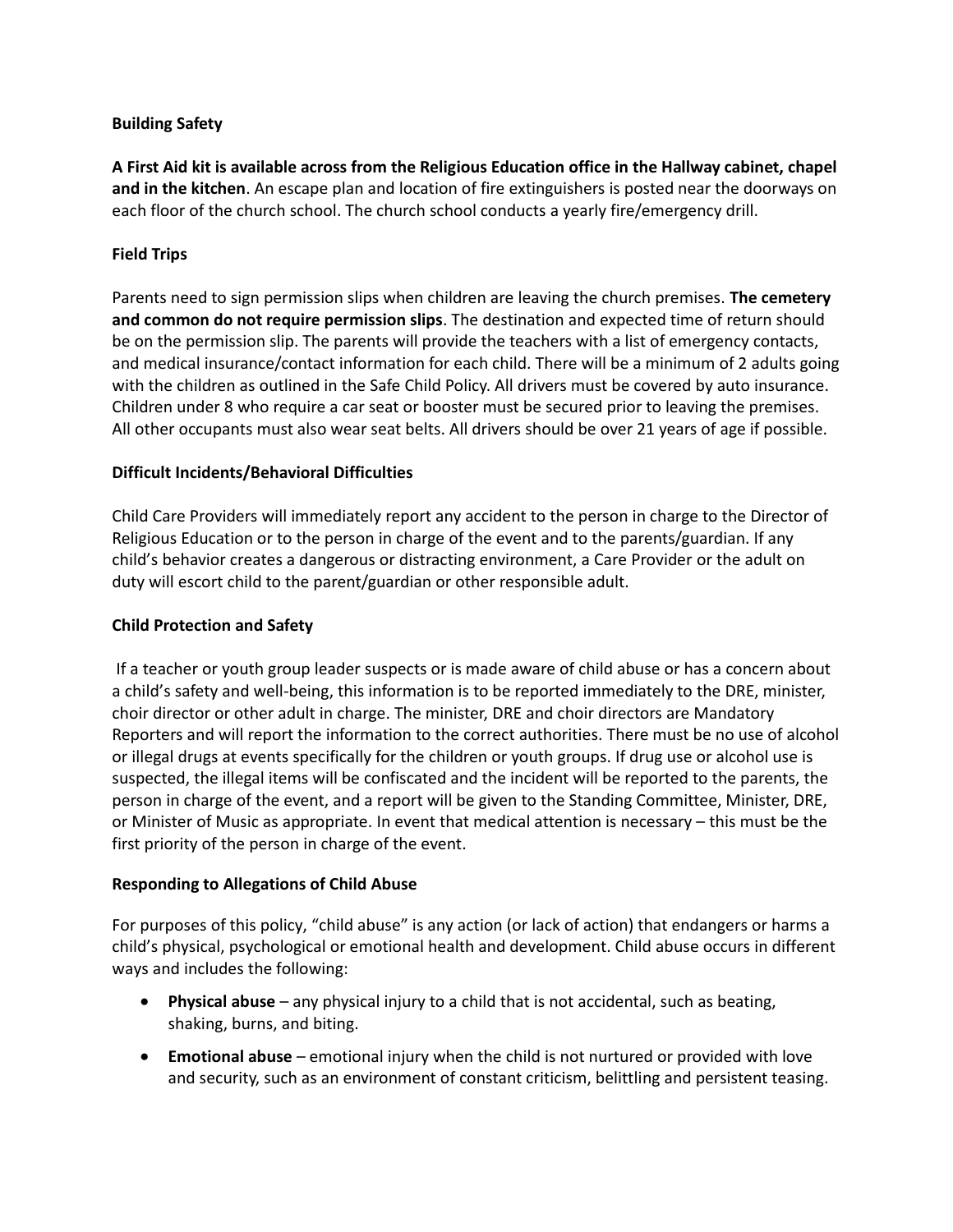- **Sexual abuse** any sexual activity between a child and an adult or between a child and another child at least four years older than the victim, including activities such as fondling, exhibitionism, intercourse, incest, and pornography.
- **Neglect** depriving a child of his or her essential needs, such as adequate food, water, shelter, and medical care.

Childcare workers may have the opportunity to become aware of abuse or neglect of the children under our care. In the event that an individual involved in the care of children at this First Parish Congregational Society of Chelmsford becomes aware of suspected abuse or neglect of a child under his/her care, this should be reported immediately to the Director of Religious Education and/or Minister for further action, including reporting to authorities as may be mandated by state law. In the event that an incident of abuse or neglect is alleged to have occurred at this First Parish Congregational Society of Chelmsford or during our sponsored programs or activities, the following procedure shall be followed:

- 1. The parent or guardian of the child will be notified.
- 2. The worker or church member alleged to be the perpetrator of the abuse or misconduct will immediately be placed on leave pending an investigation and instructed to remain away from the premises during the investigation. He or she should be instructed to have no contact with the victim or with witnesses.
- 3. All allegations of abuse should be reported to the civil authorities, and the organization will comply with the state's requirements regarding mandatory reporting of abuse as the law then exists. The organization will fully cooperate with the investigation of the incident by civil authorities.
- 4. The insurance company will be notified, and the organization will complete an incident report. Any documents received relating to the incident and/or allegations will immediately be forwarded to the insurance company.
- 5. The Minister and Standing Committee chair are the organizations designated spokesperson to the media concerning incidents of abuse or neglect as stated in First Parish Congregational Society of Chelmsford Policy. The advice of UUA legal counsel will be sought before responding to media inquiries or releasing information about the situation to the congregation. All other representatives of the organization should refrain from speaking to the media.
- 6. A pastoral care will be arranged for those who desire it as deemed necessary by minister at their discretion. This should be for the purpose of providing pastoral support during the time of crisis and not for the purpose of investigating the incident or influencing the investigation.
- 7. Any person who is not found innocent of the alleged abuse or misconduct will be removed from their position working with children or youth and/or follow Limited Access Sexual Misconduct Agreement as per Minister and Standing Committee Chair Safety Policy. Any person found not guilty will have discussion of process or reengagement with Minister and Director of Religious Education and Standing Committee Chair.